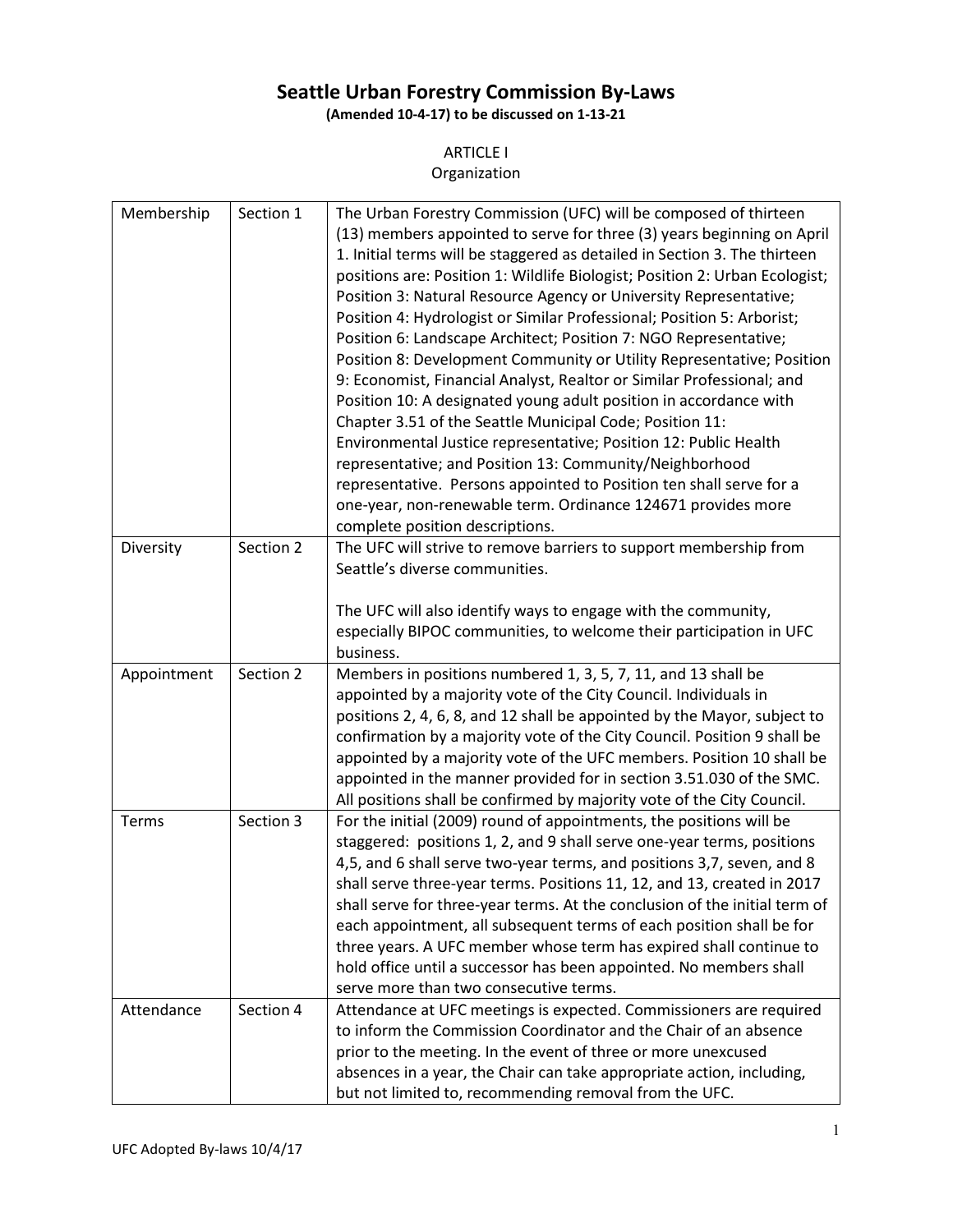|                      |            | (Notification of an absence prior to the UFC meeting is necessary in                                                                                                                                                                                                                                                                                                                                                                                                                                            |
|----------------------|------------|-----------------------------------------------------------------------------------------------------------------------------------------------------------------------------------------------------------------------------------------------------------------------------------------------------------------------------------------------------------------------------------------------------------------------------------------------------------------------------------------------------------------|
|                      |            | order to ensure a quorum at UFC meetings).                                                                                                                                                                                                                                                                                                                                                                                                                                                                      |
| Removal              | Section 5  | The Mayor may remove any appointed member in even numbered<br>positions 2 through 12, subject to confirmation by majority of the City<br>Council. City Council may remove any appointed member in odd<br>numbered positions 1 through 11. Position 9 may be removed by a<br>majority vote of Commissioners in positions 1 through 10.                                                                                                                                                                           |
| Compensation         | Section 6  | Members receive no compensation for service on the UFC.                                                                                                                                                                                                                                                                                                                                                                                                                                                         |
| Extension of<br>time | Section 7  | Terms may be extended to accommodate scheduling and the<br>confirmation of new UFC appointees.                                                                                                                                                                                                                                                                                                                                                                                                                  |
| Vacancies            | Section 8  | Vacancies will be filled for unexpired terms in a manner similar to the<br>original appointment.                                                                                                                                                                                                                                                                                                                                                                                                                |
| <b>Officers</b>      | Section 9  | A Chair and Vice-chair will be annually elected by vote. The Vice-chair<br>may act in the position of the Chair when the Chair is not available or<br>when the Chair delegates this role to the Vice-chair. If neither is<br>available the role of the Chair can be delegated to another<br>Commissioner.                                                                                                                                                                                                       |
| Duties of<br>Chair   | Section 10 | The Chair shall exercise general supervision over the UFC's business<br>and affairs, performing all duties incidental to the office and those<br>required by the Charter of the City of Seattle, law, ordinance, and<br>these by-laws, as well as those duties that are properly delegated by<br>the UFC.<br>S/he will preside at all meetings and have those powers generally                                                                                                                                  |
|                      |            | assigned such an officer. S/he will act as spokesperson for the<br>Commission and as its representative at meetings with other<br>organizations and committees unless such representation is otherwise<br>authorized by the UFC. The Chair may, however, delegate to any UFC<br>member performance of any duties imposed by this section. No<br>pronouncement made as spokesperson or representative will obligate<br>or commit the UFC except as provided by these by-laws or unless<br>authorized by the UFC. |
| Committees           | Section 11 | The UFC, by resolution adopted by a majority of Commissioners, may<br>designate or appoint one or more standing or ad-hoc committees,<br>each of which shall consist of two or more Commissioners and may<br>include other individuals to provide specific expertise who are not<br>Commissioners. Such individuals shall have appropriate qualifications<br>and serve in an advisory capacity.                                                                                                                 |
| Chair Ex-<br>officio | Section 12 | The Chair serves ex-officio on all committees.                                                                                                                                                                                                                                                                                                                                                                                                                                                                  |
| Act as body          | Section 13 | The UFC acts as a body in making its decisions and announcing them.<br>No member may use agency letterhead or speak or act for the UFC<br>without prior authorization from the Chair.                                                                                                                                                                                                                                                                                                                           |
| Address              | Section 14 | The physical address of the UFC shall be:<br>Office of Sustainability and Environment<br>City of Seattle<br>Mailing address:                                                                                                                                                                                                                                                                                                                                                                                    |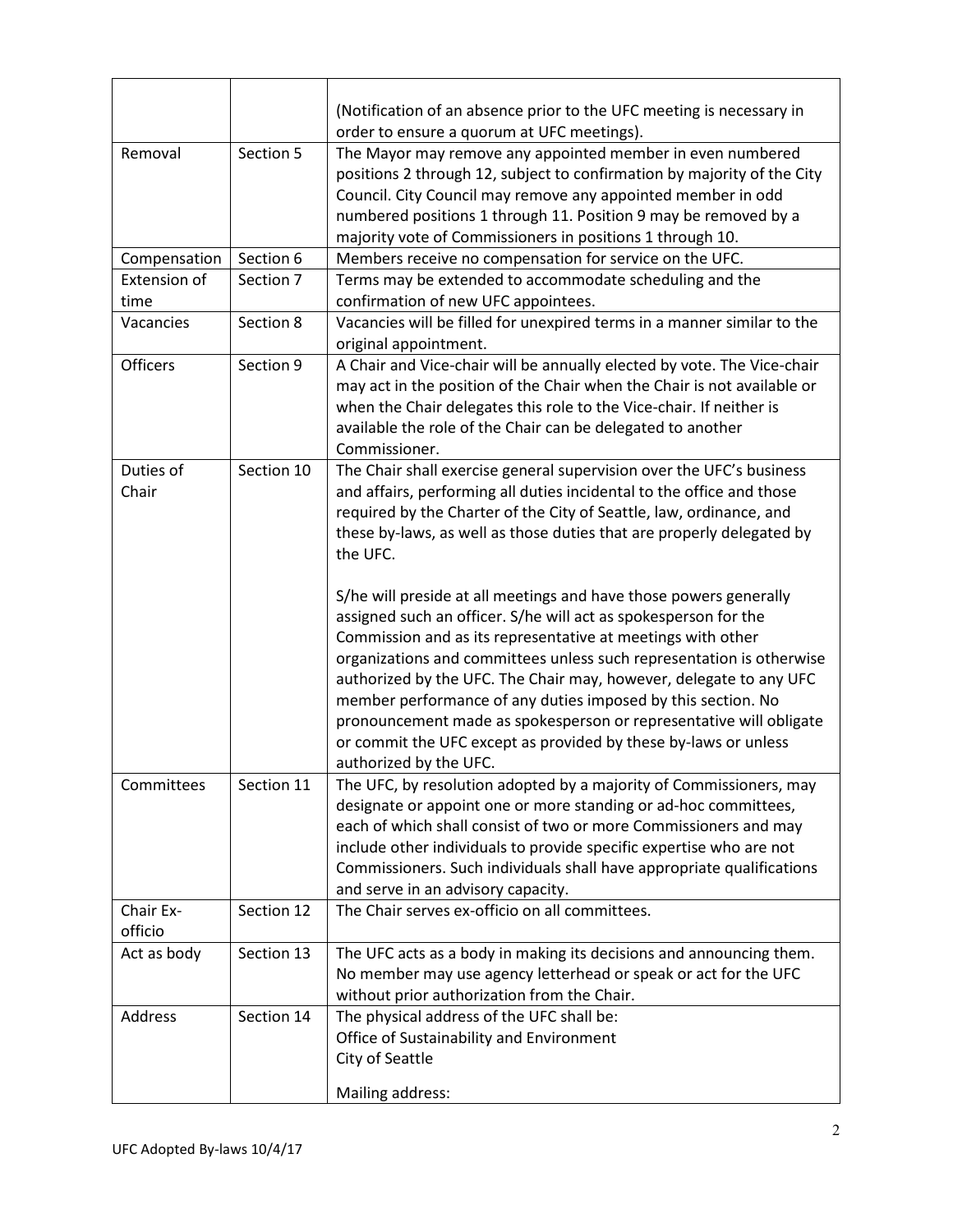| P.O. Box 94729<br>Seattle, WA 98124-4729                             |
|----------------------------------------------------------------------|
| Street address:<br>700 Fifth Avenue, Suite 1868<br>Seattle, WA 98124 |

## ARTICLE II

## Meetings

| Public          | Section 1 | All meetings of the UFC, except those at which personnel matters will be                                                                                                                                                                                                                                                  |
|-----------------|-----------|---------------------------------------------------------------------------------------------------------------------------------------------------------------------------------------------------------------------------------------------------------------------------------------------------------------------------|
| meetings        |           | discussed, will be open to the public.                                                                                                                                                                                                                                                                                    |
| <b>Meetings</b> | Section 2 | Regular meetings of the UFC will be held on the first and second                                                                                                                                                                                                                                                          |
|                 |           | Wednesday of each month in the Seattle Municipal Tower (room                                                                                                                                                                                                                                                              |
|                 |           | locations may vary). In the event a change in location is necessary, effort                                                                                                                                                                                                                                               |
|                 |           | will be made to inform the public in advance. Additional meetings may                                                                                                                                                                                                                                                     |
|                 |           | be scheduled as necessary. The City will make reasonable                                                                                                                                                                                                                                                                  |
|                 |           | accommodation, upon request, for people with disabilities.                                                                                                                                                                                                                                                                |
|                 |           | Special meetings of the UFC may be held whenever and wherever the<br>UFC may determine. The Chair may call such meetings. The Chair will<br>issue such a call upon the request of seven (7) or more UFC members.                                                                                                          |
|                 |           | Committee meetings will be held in City offices unless reason exists to<br>hold them at another location. Meetings will be scheduled in advance<br>by the Committee Chair. An agenda will be prepared at the direction of<br>the Chair and in consultation with staff and its substance conveyed to all<br>Commissioners. |
|                 |           | UFC meetings will comply with requirements of the Open Public<br>Meetings Act (RCW 42.30).                                                                                                                                                                                                                                |
|                 |           | It shall not be a violation of the Open Public Meetings Act requirements<br>for a majority of the UFC members to travel together or gather for<br>purposes other than a regular meeting or a special meeting provided<br>that take no action as defined in the Open Public Meetings Act.                                  |
|                 |           | Commissioners may form subcommittees of fewer than five members to<br>participate in discussions with City Departments without triggering Open<br>Public Meetings Act.                                                                                                                                                    |
| Agenda and      | Section 3 | The Chair, with support from staff, will prepare an agenda for each                                                                                                                                                                                                                                                       |
| Notice for      |           | public meeting, prior to the meeting. Additional agenda items may be                                                                                                                                                                                                                                                      |
| Public          |           | proposed by any member of the UFC, subject to the approval of the                                                                                                                                                                                                                                                         |
| Meetings        |           | Chair. However, during the meetings, the UFC may only change the                                                                                                                                                                                                                                                          |
|                 |           | agenda with consent of the majority of Commissioners present.                                                                                                                                                                                                                                                             |
|                 |           | Commissioner will receive notice and agendas prior to each scheduled<br>UFC meeting.                                                                                                                                                                                                                                      |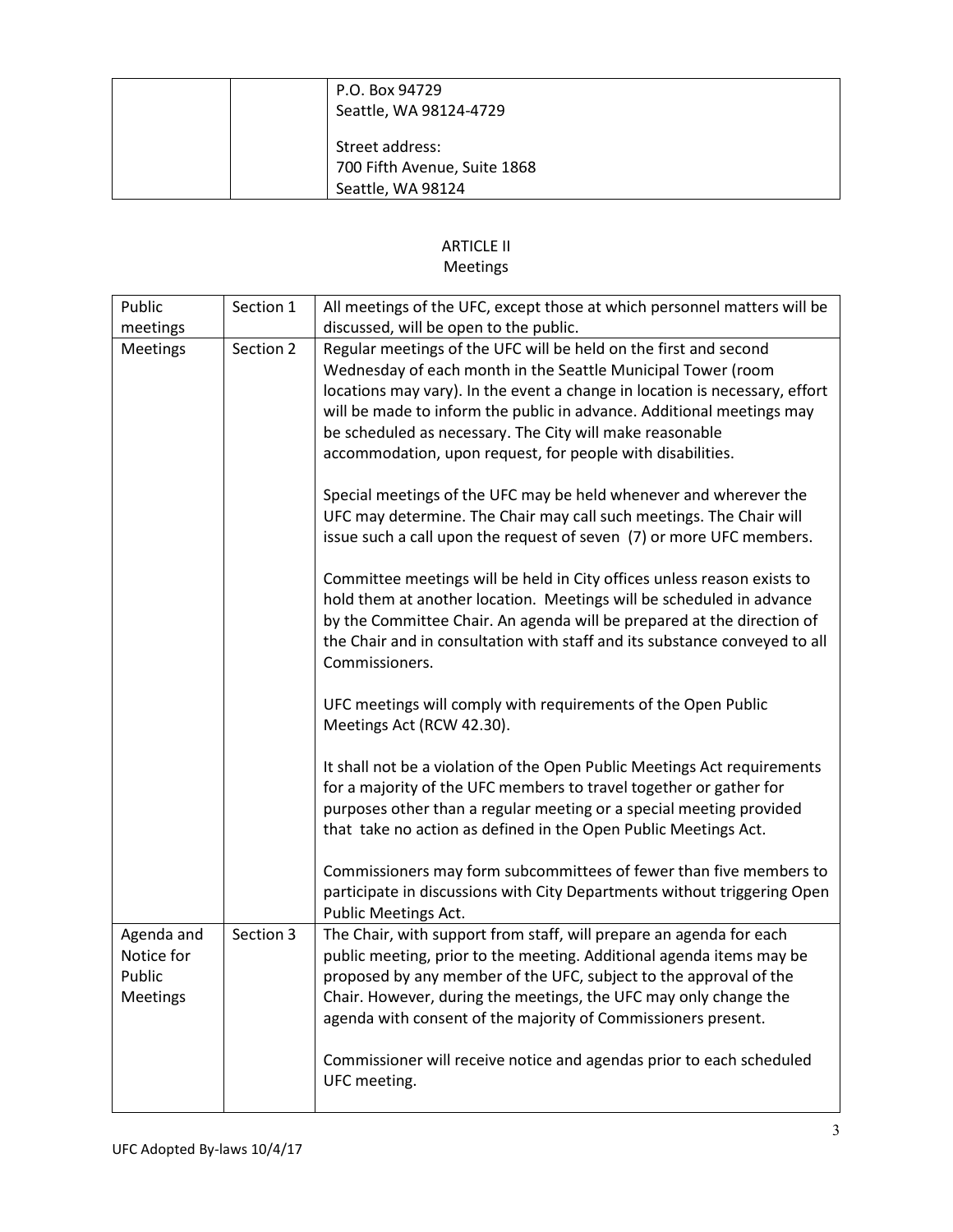| Request for                                             | Section 4 | Staff will make reasonable effort to post all meeting notices, current<br>agendas, and available documents noted in the agendas on the UFC<br>website. Staff will maintain a list of interested members of the<br>community and make reasonable effort to send advance notice of<br>scheduled meetings to this list.<br>The Chair may adjust for good and sufficient reason, the regular<br>convening time of meetings and hearings as set forth in these by-laws.<br>Reasonable effort will be made to advise, at least 24 hours in advance of<br>adjusted convening time, each UFC member and the public.<br>Requests for a UF letter, analysis, advice, or recommendation from City                                                                                                                                                                                                                                                                                                   |
|---------------------------------------------------------|-----------|------------------------------------------------------------------------------------------------------------------------------------------------------------------------------------------------------------------------------------------------------------------------------------------------------------------------------------------------------------------------------------------------------------------------------------------------------------------------------------------------------------------------------------------------------------------------------------------------------------------------------------------------------------------------------------------------------------------------------------------------------------------------------------------------------------------------------------------------------------------------------------------------------------------------------------------------------------------------------------------|
| Advice from<br>Council or<br>Executive<br><b>Branch</b> |           | Council or Executive Branch will be addressed to the entire UFC. Such<br>requests shall receive priority for placement on the agenda.                                                                                                                                                                                                                                                                                                                                                                                                                                                                                                                                                                                                                                                                                                                                                                                                                                                    |
| Quorum                                                  | Section 5 | A majority of the current members of the UFC constitute a quorum in<br>UFC meetings. In committee meetings, the majority of all committee<br>members are a quorum. Provided there is a quorum, a majority of those<br>present are required to ratify a vote.                                                                                                                                                                                                                                                                                                                                                                                                                                                                                                                                                                                                                                                                                                                             |
| Voting                                                  | Section 6 | Each UFC member is entitled to one vote. Provided a quorum is present<br>at the meeting, all UFC action shall require a motion, a second, and a<br>majority vote of members present.<br>The UFC will strive for consensus. When consensus is not reached and an<br>action is approved by majority vote, dissenting member(s) may submit a<br>minority report to the Chair. The minority report will be forwarded to<br>the Council, the Executive Branch, and the public along with any letter,<br>analysis, advice, and recommendation or similar submitted by the UFC.                                                                                                                                                                                                                                                                                                                                                                                                                 |
| Committee<br>meetings                                   | Section 7 | The UFC will offer opportunity for public comment for 15 minutes at<br>regular UFC meetings. Members of the public who desire to speak may<br>sign up on sheets provided by UFC Coordinator at the beginning of the<br>meeting.                                                                                                                                                                                                                                                                                                                                                                                                                                                                                                                                                                                                                                                                                                                                                          |
| Public<br>Comment                                       | Section 8 | Public comment can be offered at the beginning and/or the end of each<br>meeting. Public comment can be offered at the beginning and/or end of<br>each meeting. Each speaker will be limited to three (3) minutes. If more<br>than one member of the public from a particular group has requested to<br>speak, the group must select one representative of the group to present<br>the group's view. In such case, the group's representative will be<br>allowed five (5) minutes to speak.<br>The Chair will recognize those individuals who signed up to speak and<br>will enforce the appropriate time limits. Speakers should preface their<br>remarks by stating their first and last names, where they live, and where<br>they work. Public comments made at meetings must be related to the<br>issues on the agenda for that meeting. Written comments will also be<br>accepted and should be directed to UFC Coordinator at the Office of<br>Sustainability & Environment (OSE). |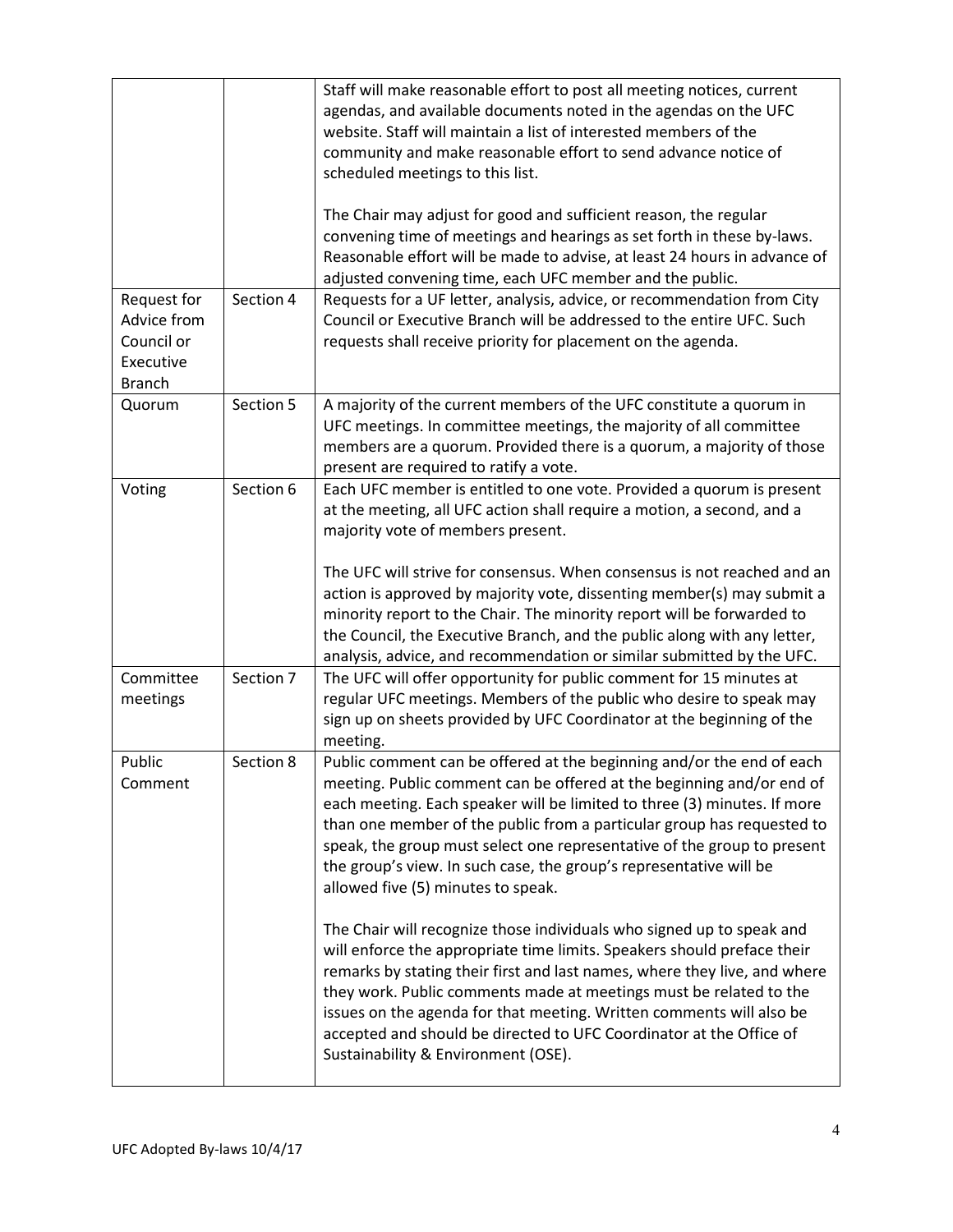|           |           | The Chair has the right to exercise discretion in the implementation of<br>this section.          |
|-----------|-----------|---------------------------------------------------------------------------------------------------|
| Protocols | Section 9 | The UFC shall adopt Protocols to guide the Commission's and the<br>Commission's Coordinator work. |

### ARTICLE III Records, publications, and reports

| Records          | Section 1 | All records of the UFC will be open to public inspection.                                                                                                                                                                                                                                                                  |
|------------------|-----------|----------------------------------------------------------------------------------------------------------------------------------------------------------------------------------------------------------------------------------------------------------------------------------------------------------------------------|
| Annual<br>report | Section 2 | The UFC Chair or their designee will annually report to the Mayor and<br>City Council outlining the UFC's goals and objectives, and progress<br>toward achieving them; describing its programs and the amount of<br>business transacted.                                                                                   |
|                  |           | Members of the UFC will be given an opportunity to review the draft of<br>the annual report.                                                                                                                                                                                                                               |
| <b>Minutes</b>   | Section 3 | Minutes of all regular UFC public meetings will be promptly recorded,<br>maintained, posted on the UFC website, and available for public<br>inspection.                                                                                                                                                                    |
|                  |           | Meeting minutes will list the members present and consist primarily of a<br>summary of discussion and record of action taken. Minutes in draft form<br>for any particular meeting will be forwarded to each UFC member prior<br>to the subsequent meeting for appraisal and action/adoption at such<br>subsequent meeting. |

## ARTICLE IV

## Adoption and revision of By-laws

| Adoption | Section 1 | The UFC will adopt these by-laws for the conduct of its business. Copies<br>of such by-laws shall be made available for public inspection.                                                                                                                                                            |
|----------|-----------|-------------------------------------------------------------------------------------------------------------------------------------------------------------------------------------------------------------------------------------------------------------------------------------------------------|
| Rules    | Section 2 | The rules contained in Robert's Rules of Order Newly Revised will govern<br>this UFC in all cases to which they are applicable and in which they are<br>not inconsistent with these by-laws.                                                                                                          |
| Revision | Section 3 | These by-laws, as adopted by the UFC, may be revised or amended at<br>any regular meeting by a vote of at least two-thirds (2/3) of the<br>members of the UFC, provided that notification of such proposed<br>revision or amendment had been made to Commissioners thirty (30)<br>days prior to vote. |

### ARTICLE V Ethics

| City Code of<br>Ethics | Section 1 | The UFC complies with the provisions of the Seattle Ethics code.                                                                               |
|------------------------|-----------|------------------------------------------------------------------------------------------------------------------------------------------------|
| Expectations           | Section 2 | Commissioners shall conduct themselves in a manner consistent with<br>the Seattle Ethics code which is appended to these bylaws. This includes |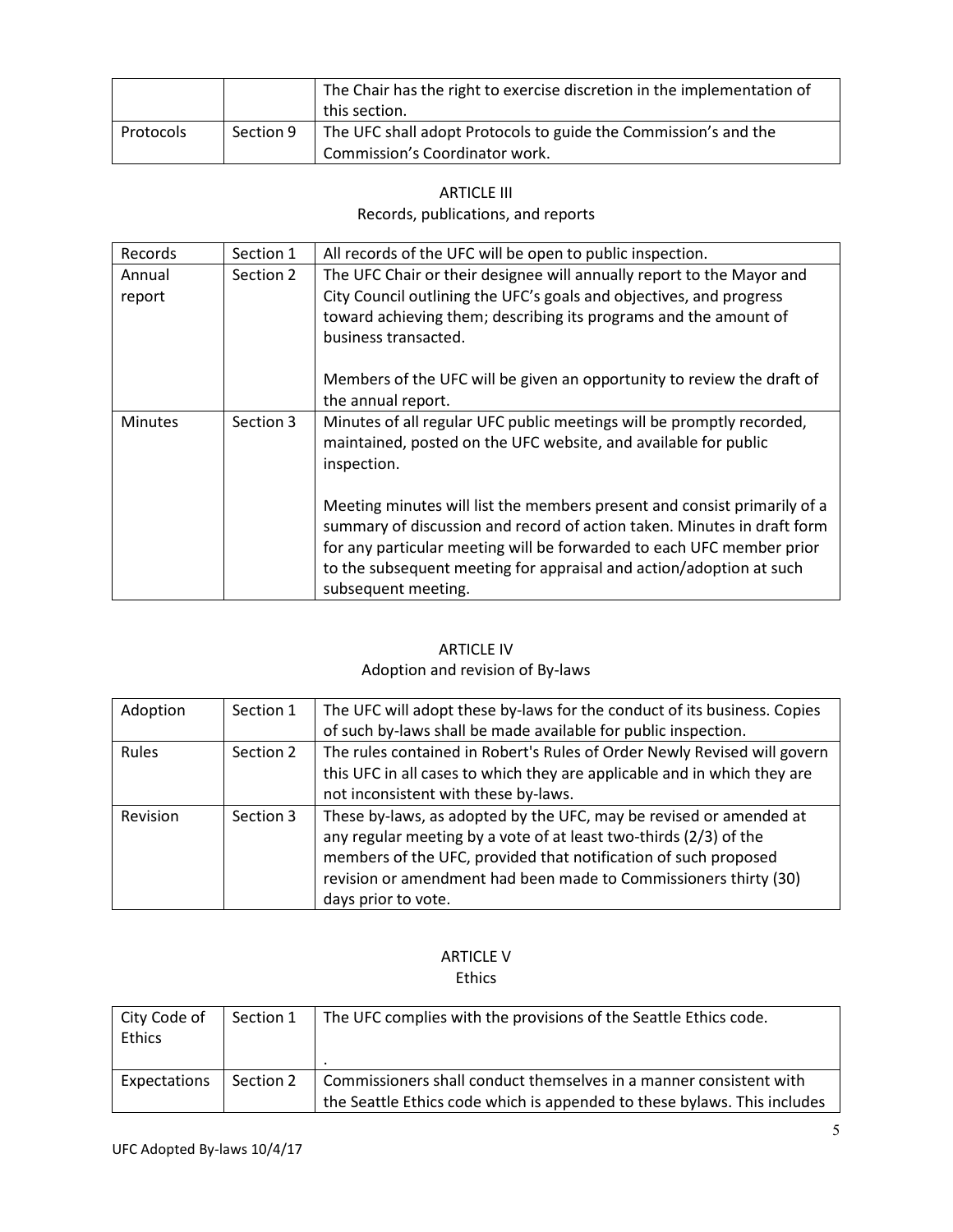| behaving in a civil manner towards each other, staff, and members of<br>the public. |
|-------------------------------------------------------------------------------------|
| Any conflict arising between members of the UFC will be resolved<br>internally.     |

| <b>ARTICLE VI</b> |
|-------------------|
|                   |

| Coordinator protocols |         |                                                                      |
|-----------------------|---------|----------------------------------------------------------------------|
| <b>UFC</b>            | Section | The Seattle Office of Sustainability & Environment's Urban Forestry  |
| Coordinator           |         | Advisor will serve as the UFC Coordinator.                           |
| protocols             |         |                                                                      |
|                       |         | The Coordinator will follow the Coordinator Protocols adopted by the |
|                       |         | Commission on 7-1-2015 (enclosed)                                    |

## **Seattle Urban Forestry Commission Coordinator Protocols**

Adopted 7-1-2015 (Include latest version of this document)

The Urban Forestry Commission's (Commission) mandate is to advise the Mayor and City Council concerning the establishment of policy and regulations governing the protection, management, and conservation of trees and vegetation in the City of Seattle.

The following protocols will guide the work of the Commission and Commission Coordinator (Coordinator):

### **I. General Commission support**

The Coordinator will spend up to 25 hours per month to support the Commission with the following tasks:

- 1. Produce, in coordination with the Commission chair, meeting agendas.
- 2. Produce, at the Commission's request, initial drafts for letters of recommendation, Annual Report, annual work Plan, or other Commission documents.
- 3. Interface with City's Urban Forest Interdepartmental Team (IDT), City department staff, and other relevant organizations to schedule Commission briefings.
- 4. Provide computer and projector to facilitate presentations during Commission meetings.
- 5. Request relevant supporting materials and make copies available to Commissioners.
- 6. Record Commission meetings and produce meeting summaries, for review and approval by the Commission.
- 7. Manage and update the Commission's website.
- 8. Post meeting materials on the Commission website.
- 9. Coordinate internal and external Commission communications as to comply with Open Public Meetings Act.
- 10. Coordinate tours, trainings, or other Commission activities.
- 11. Coordinate internal and external Commission communications as to comply with Open Public Meetings Act.
- 12. Organize the annual Urban Forestry Commission/Urban Forest Interdepartmental Team working meeting.
- 13. Run recruitment processes for Commission members in coordination with City Council and Mayor's Office staff.
- 14. Facilitate meetings with the Mayor and Councilmembers.

#### **II. City department coordination**

Departments will be encouraged to brief the Commission on their urban forestry work and discuss issues and potential recommendations. The Coordinator will:

1. Keep City departments abreast of Commission issue development.